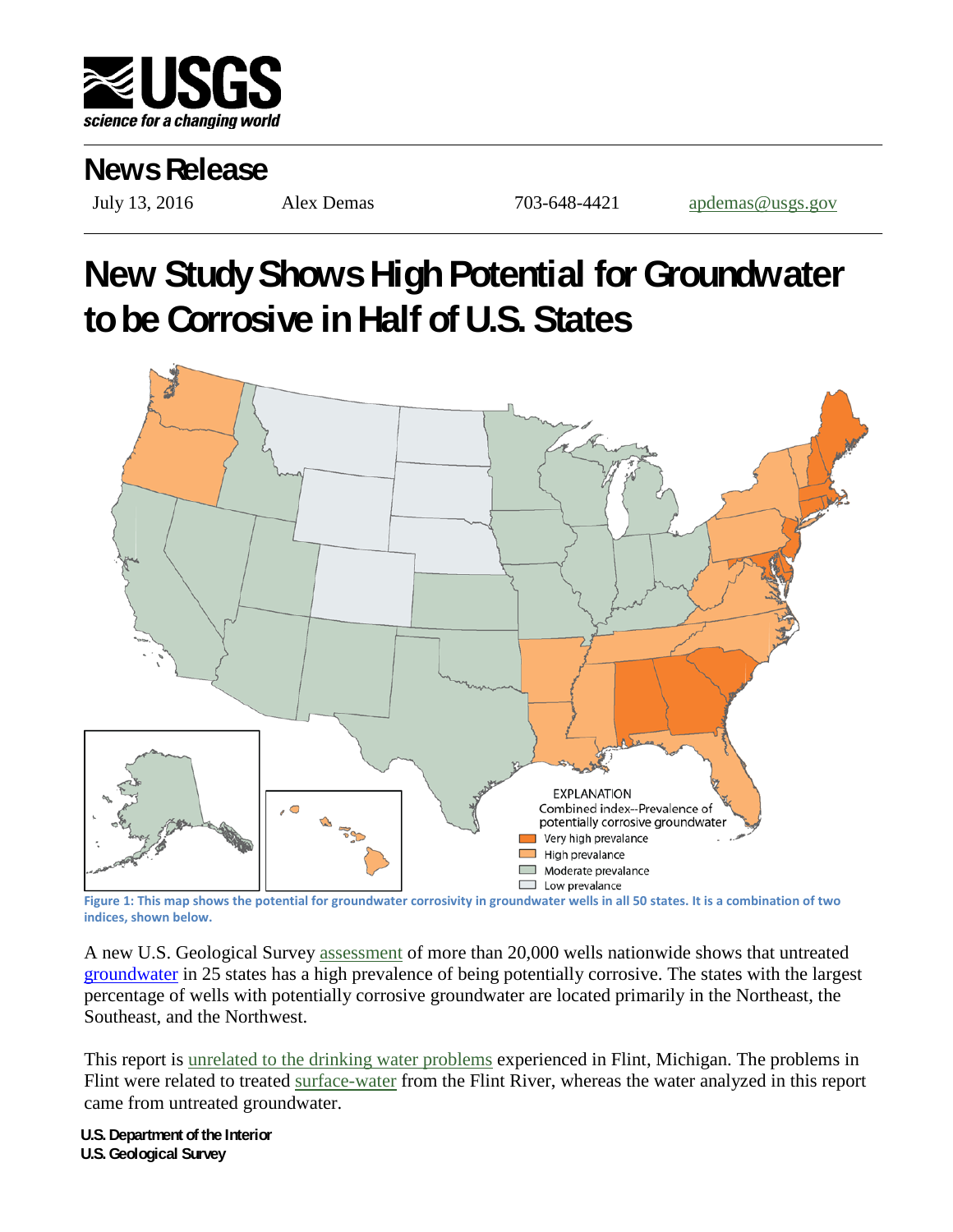Two indicators of potential corrosivity were combined to determine that corrosive groundwater occurs in all 50 states and the District of Columbia. Corrosive groundwater, if untreated, can dissolve lead and other metals from pipes and plumbing fixtures.

"The corrosivity of untreated groundwater is only one of several factors that may affect the quality of household drinking water at the tap," said Stephen Moulton II, chief, [USGS National Water-Quality](http://water.usgs.gov/nawqa/)  [Assessment Program.](http://water.usgs.gov/nawqa/) "Nevertheless, it is an essential factor that should be carefully considered in testing for water quality in both public and private supplies nationwide."

Public water supplies are regulated by the U.S. EPA, but maintenance, testing and treatment of private water supplies are the sole responsibility of the homeowner. About 44 million people in the U.S. get their drinking water from private wells, yet surveys indicate many homeowners are unaware of some basic testing that should be done to help ensure safe drinking water in the home.

"Fortunately, in most areas of the country and with appropriate safeguards, the majority of homeowners can get good quality drinking water from private wells," said Moulton. "But this study is a good reminder that prudent, routine testing of the water, including its interaction with the water supply system, is an essential first step so homeowners and their families can confidently drink water from their faucets."

Naturally corrosive water is not dangerous to consume by itself, however it can cause health-related problems by reacting with pipes and plumbing fixtures in homes. If plumbing materials contain lead or copper, these metals may be leached into the water supply by corrosive water. Signs of corrosive water causing leaching of metals may include bluish-green stains in sinks, metallic taste to water, and small leaks in plumbing fixtures.

Potential sources of lead in homes include:

- lead pipes or fittings used in homes built prior to 1930
- lead solder used in copper fittings in homes built prior to the late 1980s
- "lead-free" brass components, which, in all states, except California, may have contained up to 8 percent lead, prior to 2014
- galvanized steel that contained 0.5 to 1.4 percent lead, prior to 2014

"USGS has consistently monitored the water quality of the Nation's groundwater for over three decades by analyzing representative water samples," said Moulton. "Recent public health and water quality issues underscore the responsibility for us to report the possibility that regional geologic characteristics of groundwater could potentially affect household water systems resulting in significant implications for public health."

For concerns about potential health effects of household drinking water, the USGS looks to federal and state agencies to provide an indication of the potential scope of the problem.

For example, Virginia and Pennsylvania are states where private water sources, such as wells, springs, or cisterns, are especially common. Private water systems are used by about 1.7 million people in Virginia and about 3 million people in Pennsylvania.

In these states, the [Virginia Household Water Quality Program](http://www.wellwater.bse.vt.edu/index.php) and the [Pennsylvania Master Well](http://extension.psu.edu/natural-resources/water/mwon)  [Owner Network](http://extension.psu.edu/natural-resources/water/mwon) provide practical information to homeowners about maintaining, testing, and protecting private water systems. University researchers at Virginia Tech and Penn State work with these